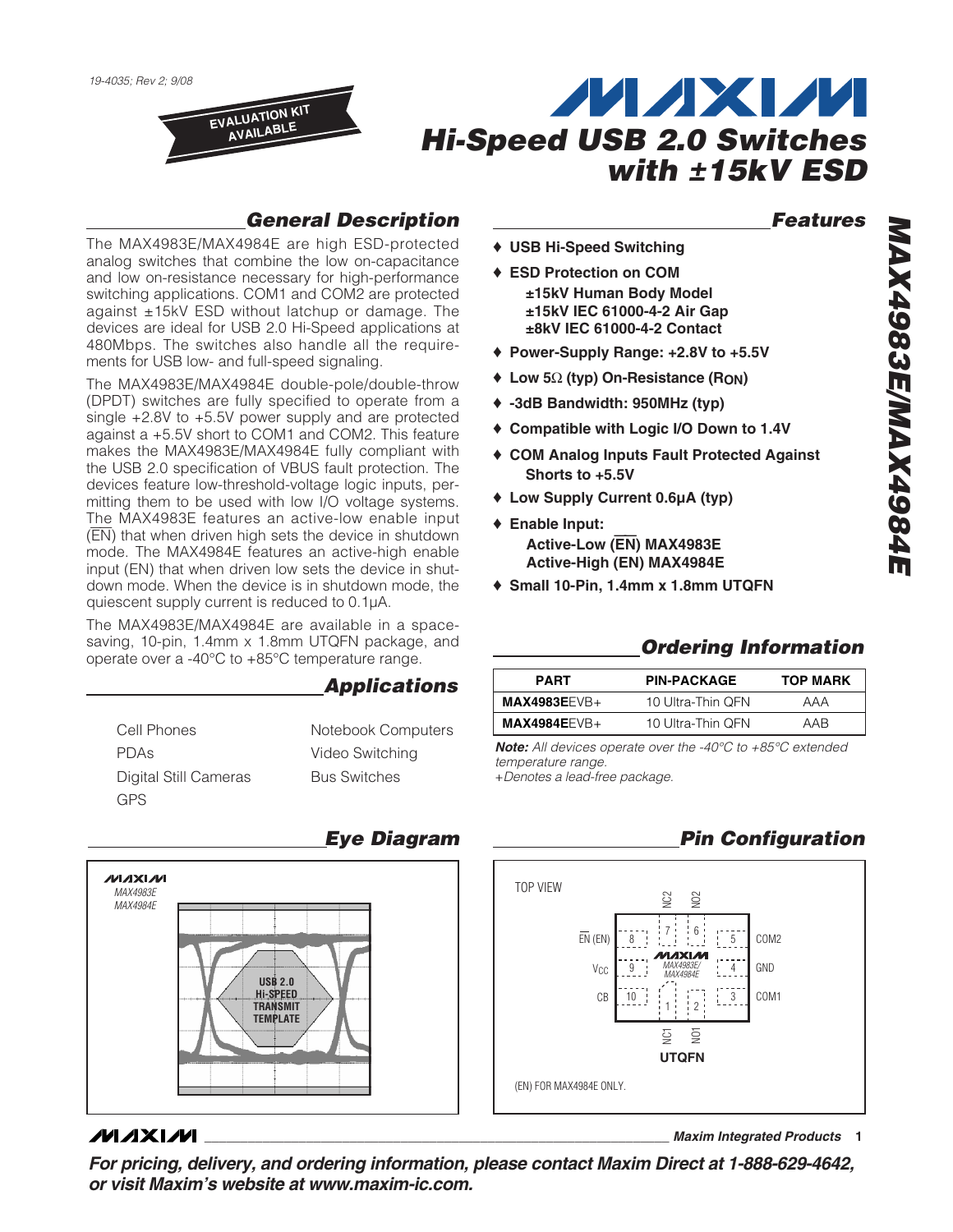## **ABSOLUTE MAXIMUM RATINGS**

| (All voltages referenced to GND.)                                   |
|---------------------------------------------------------------------|
|                                                                     |
| Continuous Current into Any Terminal ±30mA                          |
| Continuous Power Dissipation ( $T_A = +70^{\circ}C$ )               |
| 10-Pin UTQFN (derate 6.9mW/°C above +70°C) 559mW                    |
| Junction-to-Case Thermal Resistance $(\theta_{\text{JC}})$ (Note 1) |
|                                                                     |
|                                                                     |

| Junction-to-Ambient Thermal Resistance $(\theta_{J A})$ (Note 1) |  |
|------------------------------------------------------------------|--|
|                                                                  |  |
|                                                                  |  |
|                                                                  |  |
|                                                                  |  |
| Lead Temperature (soldering 10s)+300°C                           |  |

**Note 1:** Package thermal resistances were obtained using the method described in JEDEC specification JESD51-7, using a fourlayer board. For detailed information on package thermal considerations, refer to **www.maxim-ic.com/thermal-tutorial**.

Stresses beyond those listed under "Absolute Maximum Ratings" may cause permanent damage to the device. These are stress ratings only, and functional operation of the device at these or any other conditions beyond those indicated in the operational sections of the specifications is not implied. Exposure to absolute maximum rating conditions for extended periods may affect device reliability.

## **ELECTRICAL CHARACTERISTICS**

(V<sub>CC</sub> = +2.8V to +5.5V, T<sub>A</sub> = -40°C to +85°C, unless otherwise noted. Typical values are at V<sub>CC</sub> = +3.0V, T<sub>A</sub> = +25°C.) (Note 2)

| <b>PARAMETER</b>                                                             | <b>SYMBOL</b>                       | <b>CONDITIONS</b>                                                                                                                                              |                     | <b>MIN</b>        | <b>TYP</b>        | <b>MAX</b>            | <b>UNITS</b> |  |
|------------------------------------------------------------------------------|-------------------------------------|----------------------------------------------------------------------------------------------------------------------------------------------------------------|---------------------|-------------------|-------------------|-----------------------|--------------|--|
| Operating Power-Supply Range                                                 | <b>V<sub>CC</sub></b>               |                                                                                                                                                                |                     | 2.8               |                   | 5.5                   | V            |  |
| <b>Supply Current</b>                                                        |                                     | $V_{CR} = 0V$ or $V_{CC}$ .                                                                                                                                    | $V_{CC} = 3.0V$     |                   | 0.6               | 1.5                   | μA           |  |
|                                                                              | <b>I</b> CC                         | $V_{\overline{\text{EN}}}$ = 0V or $V_{\text{EN}}$ = $V_{\text{CC}}$                                                                                           | $V_{\rm CC} = 5.5V$ |                   | 3                 | 6.5                   |              |  |
| Shutdown Supply Current                                                      | <b>I</b> SHDN                       | Switch disabled ( $V_{\overline{EN}}$ = $V_{CC}$ or $V_{EN}$ = 0V)                                                                                             |                     |                   | 0.1               |                       | μA           |  |
| Increase in Supply Current<br>with V <sub>CB</sub> , V <sub>EN</sub> Voltage |                                     | $0 \le V_{CR} \le V_{II}$ or $V_{IH} \le V_{CR} \le V_{CC}$ or $0 \le V_{FN}$<br>$\leq V_{\text{IL}}$ or $V_{\text{IH}} \leq V_{\text{EN}} \leq V_{\text{CC}}$ |                     |                   |                   | $\overline{2}$        | μA           |  |
| Analog Signal Range                                                          | VCOM, VNO,<br><b>V<sub>NC</sub></b> | $V_{FN} = V_{CC}$ or $V_{FN} = 0V$ (Note 3)                                                                                                                    |                     | $\Omega$          |                   | <b>V<sub>CC</sub></b> | V            |  |
| Fault-Protection Trip Threshold                                              | <b>V<sub>FP</sub></b>               | COM_ only, $T_A = +25^{\circ}C$                                                                                                                                |                     | $V_{CC}$ +<br>0.6 | $V_{CC}$ +<br>0.8 | $V_{CC}$ +            | $\vee$       |  |
| On-Resistance                                                                | RON                                 | $V_{COM} = 0V$ to $V_{CC}$                                                                                                                                     |                     |                   | 5                 | 10 <sup>1</sup>       | $\Omega$     |  |
|                                                                              |                                     | $V_{COM} = 3.6V$ , $V_{CC} = 3.0V$                                                                                                                             |                     |                   | 5.5               |                       |              |  |
| On-Resistance Match Between<br>Channels                                      | $\Delta$ RON                        | $V_{\rm CC}$ = 3.0V, $V_{\rm COM}$ = 2V (Note 4)                                                                                                               |                     |                   | 0.1               | 1                     | $\Omega$     |  |
| <b>On-Resistance Flatness</b>                                                | RFLAT                               | $V_{CC}$ = 3.0V, $V_{COM}$ = 0V to $V_{CC}$ (Note 5)                                                                                                           |                     |                   | 0.1               |                       | $\Omega$     |  |
| Off-Leakage Current                                                          | COM(OFF)                            | $V_{CC} = 4.5V$ , $V_{COM} = 0V$ or 4.5V,<br>$V_{NQ}$ , $V_{NC} = 4.5V$ or OV                                                                                  |                     | $-250$            |                   | $+250$                | nA           |  |
|                                                                              |                                     | $V_{CC} = 5.5V$ , $V_{COM} = 0V$ or 5.5V,<br>V <sub>NO</sub> , V <sub>NC</sub> with 50µA sink current to GND                                                   |                     |                   |                   | 180                   | μA           |  |
| On-Leakage Current                                                           | ICOM(ON)                            | $V_{\rm CC} = 5.5V$ , $V_{\rm COM} = 0V$ or 5.5V,<br>$V_{NO}$ , $V_{NC}$ = unconnected                                                                         |                     | $-250$            |                   | $+250$                | nA           |  |
| <b>AC PERFORMANCE</b>                                                        |                                     |                                                                                                                                                                |                     |                   |                   |                       |              |  |
| On-Channel -3dB Bandwidth                                                    | <b>BW</b>                           | $R_L = R_S = 50\Omega$ , signal = 0dBm                                                                                                                         |                     |                   | 950               |                       | <b>MHz</b>   |  |
|                                                                              |                                     | $V_{NO}$ , $V_{NC} = 0$ dBm,                                                                                                                                   | $f = 10$ MHz        |                   | $-48$             |                       |              |  |
| Off-Isolation                                                                | <b>V<sub>ISO</sub></b>              | $R_L = Rs = 50\Omega$                                                                                                                                          | $f = 250$ MHz       |                   | $-20$             |                       | dB           |  |
|                                                                              |                                     | (Figure 1)<br>$f = 500$ MHz                                                                                                                                    |                     |                   | $-17$             |                       |              |  |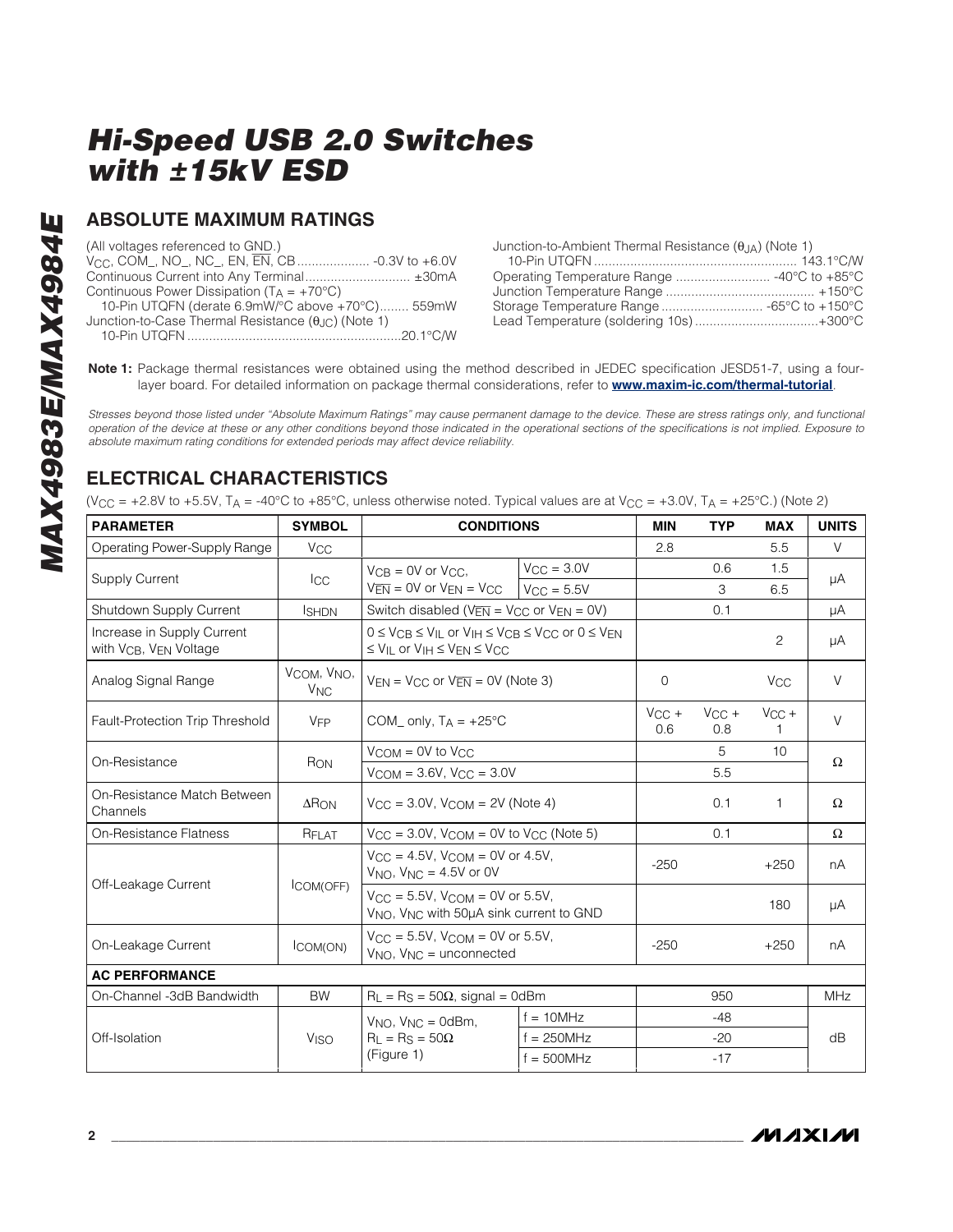## **ELECTRICAL CHARACTERISTICS (continued)**

(V<sub>CC</sub> = +2.8V to +5.5V, T<sub>A</sub> = -40°C to +85°C, unless otherwise noted. Typical values are at V<sub>CC</sub> = +3.0V, T<sub>A</sub> = +25°C.) (Note 2)

| <b>PARAMETER</b>                               | <b>SYMBOL</b>                          | <b>CONDITIONS</b>                                                                                                                                                                |              | <b>MIN</b> | <b>TYP</b>     | <b>MAX</b> | <b>UNITS</b> |
|------------------------------------------------|----------------------------------------|----------------------------------------------------------------------------------------------------------------------------------------------------------------------------------|--------------|------------|----------------|------------|--------------|
|                                                |                                        | $V_{NO}$ , $V_{NC} = 0$ dBm,                                                                                                                                                     | $f = 10$ MHz |            | $-73$          |            |              |
| Crosstalk (Note 6)                             | <b>VCT</b>                             | $R_1 = Rs = 50\Omega$ .                                                                                                                                                          | $f = 250MHz$ |            | $-54$          |            | dB           |
|                                                |                                        | Figure 1                                                                                                                                                                         | $f = 500MHz$ |            | $-33$          |            |              |
| <b>LOGIC INPUT</b>                             |                                        |                                                                                                                                                                                  |              |            |                |            |              |
| Input Logic-High                               | V <sub>IH</sub>                        |                                                                                                                                                                                  |              | 1.4        |                |            | $\vee$       |
| Input Logic-Low                                | $V_{\parallel}$                        |                                                                                                                                                                                  |              |            |                | 0.5        | V            |
| Input Leakage Current                          | <b>I</b> IN                            |                                                                                                                                                                                  |              | $-250$     |                | $+250$     | nA           |
| <b>DYNAMIC</b>                                 |                                        |                                                                                                                                                                                  |              |            |                |            |              |
| Turn-On Time                                   | ton                                    | $V_{NO}$ or $V_{NC} = 1.5V$ , R <sub>L</sub> = 300Ω, C <sub>L</sub> = 35pF,<br>$V_{\overline{EN}}$ = V <sub>CC</sub> to 0V or V <sub>EN</sub> = 0V to V <sub>CC</sub> (Figure 2) |              |            | 20             | 100        | μs           |
| Turn-Off Time                                  | toFF                                   | V <sub>NO</sub> or V <sub>NC</sub> = 1.5V, R <sub>L</sub> = 300Ω, C <sub>L</sub> = 35pF,<br>$V_{EN}$ = V <sub>CC</sub> to 0V or $V_{EN}$ = 0V to V <sub>CC</sub> (Figure 2)      |              | 1          | 5              | μs         |              |
| Propagation Delay                              | tpLH, tpHL                             | $R_L = Rs = 50\Omega$ , Figure 3                                                                                                                                                 |              | 100        |                | ps         |              |
| <b>Fault Protection Response</b><br>Time       | t <sub>FP</sub>                        | $V_{COM} = 0V$ to 5V step, $R_L = R_S = 50\Omega$ ,<br>$V_{CC}$ = 3.3V (Figure 4)                                                                                                | 0.5          |            | 5.0            | μs         |              |
| <b>Fault Protection Recovery</b><br>Time       | t <sub>FPR</sub>                       | $V_{COM} = 5V$ to 0V step, $R_L = R_S = 50\Omega$ ,<br>$V_{CC} = 3.3V$ (Figure 4)                                                                                                |              |            |                | 100        | $\mu s$      |
| Output Skew Between<br>Switches                | tsk                                    | Skew between switch 1 and 2, R <sub>L</sub> = R <sub>S</sub> = 50 $\Omega$ ,<br>(Figure 3, Note 7)                                                                               |              |            | 40             |            | ps           |
| NO_ or NC_Off-Capacitance                      | $CNO(OFF)$ or<br>C <sub>NC</sub> (OFF) | $f = 1$ MHz (Figure 5, Note 7)                                                                                                                                                   |              |            | $\overline{2}$ |            | pF           |
| COM Off-Capacitance                            |                                        | $f = 1$ MHz                                                                                                                                                                      |              |            | 5.5            |            |              |
| (Figure 5, Note 7)                             | CCOM(OFF)                              | $f = 240$ MHz                                                                                                                                                                    |              | 4.8        |                |            | pF           |
| COM On-Capacitance                             |                                        | $f = 1$ MHz<br>$f = 240$ MHz                                                                                                                                                     |              |            | 6.5            |            |              |
| (Figure 5, Note 7)                             | CCOM(ON)                               |                                                                                                                                                                                  |              |            | 5.5            |            | рF           |
| <b>Total Harmonic Distortion Plus</b><br>Noise | $THD + N$                              | $V_{COM} = 1V_{P-P}$ , $V_{BIAS} = 1V$ , $R_L = R_S = 50\Omega$ ,<br>$f = 20$ Hz to 20kHz                                                                                        |              |            | 0.03           |            | %            |
| <b>ESD PROTECTION</b>                          |                                        |                                                                                                                                                                                  |              |            |                |            |              |
|                                                |                                        | Human Body Model                                                                                                                                                                 |              |            | ±15            |            |              |
| COM1, COM2                                     |                                        | IEC 61000-4-2 Air-Gap Discharge                                                                                                                                                  |              |            | ±15            |            | kV           |
|                                                |                                        | IEC 61000-4-2 Contact Discharge                                                                                                                                                  |              |            | ±8             |            |              |
| All Pins                                       |                                        | Human Body Model                                                                                                                                                                 |              | ±2         |                |            |              |

**Note 2:** All devices are 100% production tested at T<sub>A</sub> = +25°C. All temperature limits are guaranteed by design.

Note 3: The switch turns off for voltages above V<sub>FP</sub>, protecting downstream circuits in case of a fault condition.

**Note 4:** ΔRON(MAX) = ABS(RON(CH1) - RON(CH2)).

**Note 5:** Flatness is defined as the difference between the maximum and minimum value of on-resistance, as measured over specified analog signal ranges.

**Note 6:** Between any two switches.

**Note 7:** Switch off-capacitance, switch on-capacitance, and output skew between switches are not production tested; guaranteed by design.

# **MAX4983E/MAX4984E** MAX4983E/MAX4984E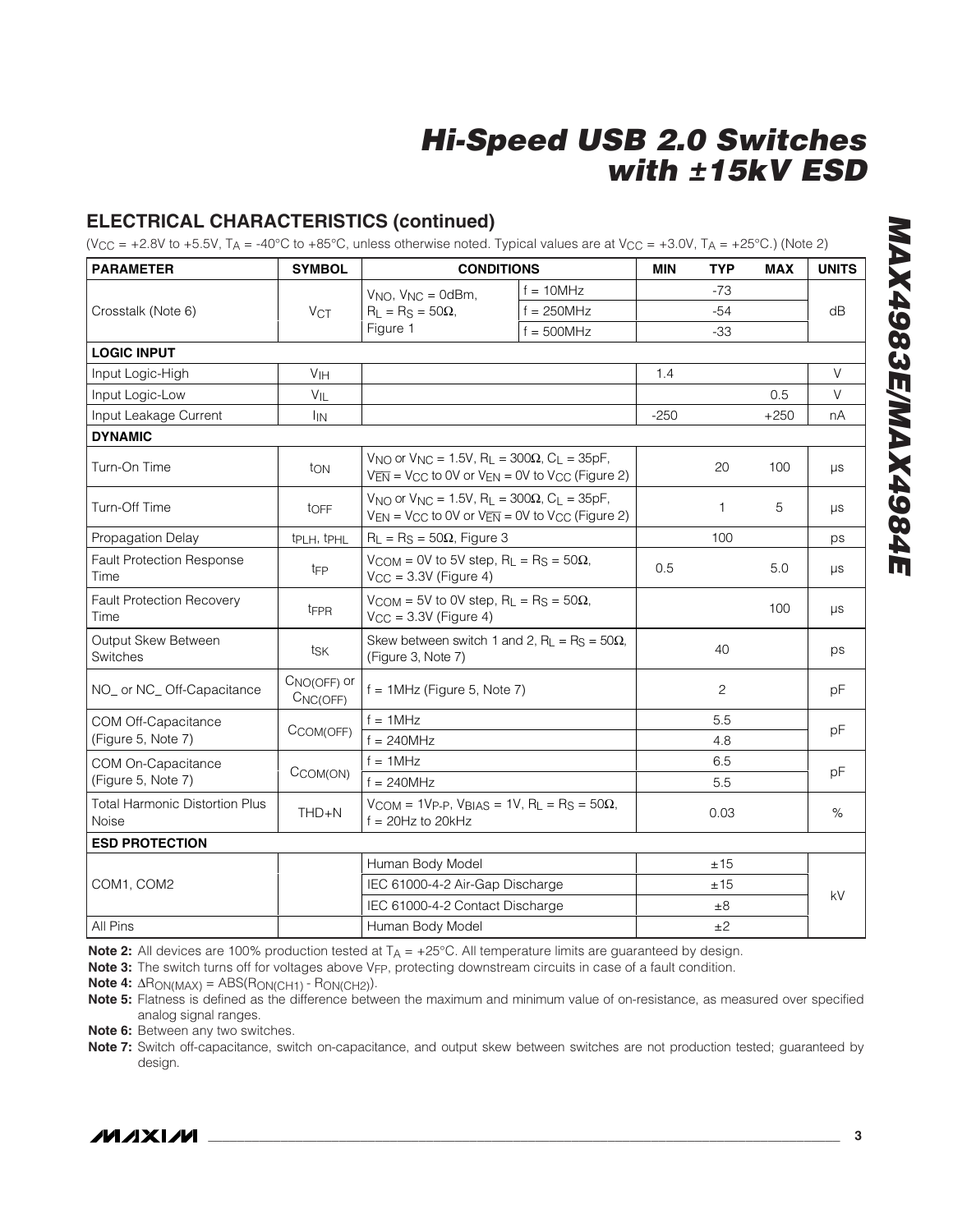$OFF-ISOLATION = 20log \frac{V_{OUT}}{V_{IN}}$ NETWORK ANALYZER 50Ω 50Ω  $CROSSTALK = 20log \frac{V_{OUT}}{V_{IN}}$ OV OR  $V_{CC}$  -CB VIN COM1 **MAXIM** NC1 *MAX4983E/*  $MEES$  REF VOUT *MAX4984E* NO1\* 50Ω  $\begin{aligned}\n\begin{cases}\n50\Omega\n\end{cases}\n\end{aligned}$  50 $\Omega$ SWITCH IS ENABLED. \*FOR CROSSTALK THIS PIN IS NO2. MEASUREMENTS ARE STANDARDIZED AGAINST SHORTS AT IC TERMINALS. NC2 AND COM2 ARE OPEN. OFF-ISOLATION IS MEASURED BETWEEN COM\_ AND "OFF" NO\_ OR NC\_ TERMINAL ON EACH SWITCH. CROSSTALK IS MEASURED FROM ONE CHANNEL TO THE OTHER CHANNEL. SIGNAL DIRECTION THROUGH SWITCH IS REVERSED; WORST VALUES ARE RECORDED.

Figure 1. Off-Isolation and Crosstalk

**MAX4983E/MAX4984E**

MAX4983E/MAX4984E



Figure 2. Switching Time

# **Test Circuits/Timing Diagrams**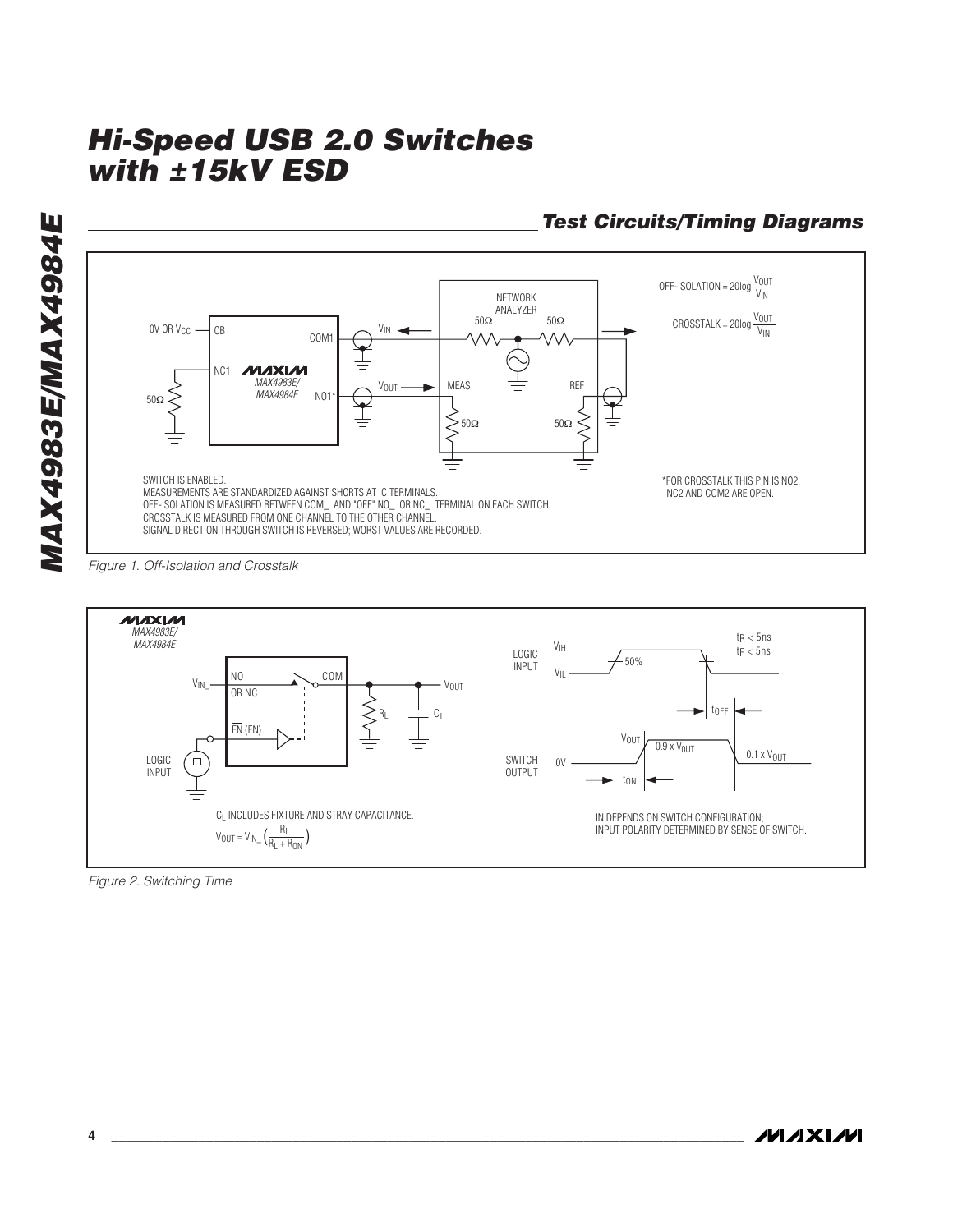# **Test Circuits/Timing Diagrams (continued)**



Figure 3. Output Signal Skew, Rise/Fall Time, Propagation Delay

**MAX4983E/MAX4984E**

**MAX4983E/MAX4984E**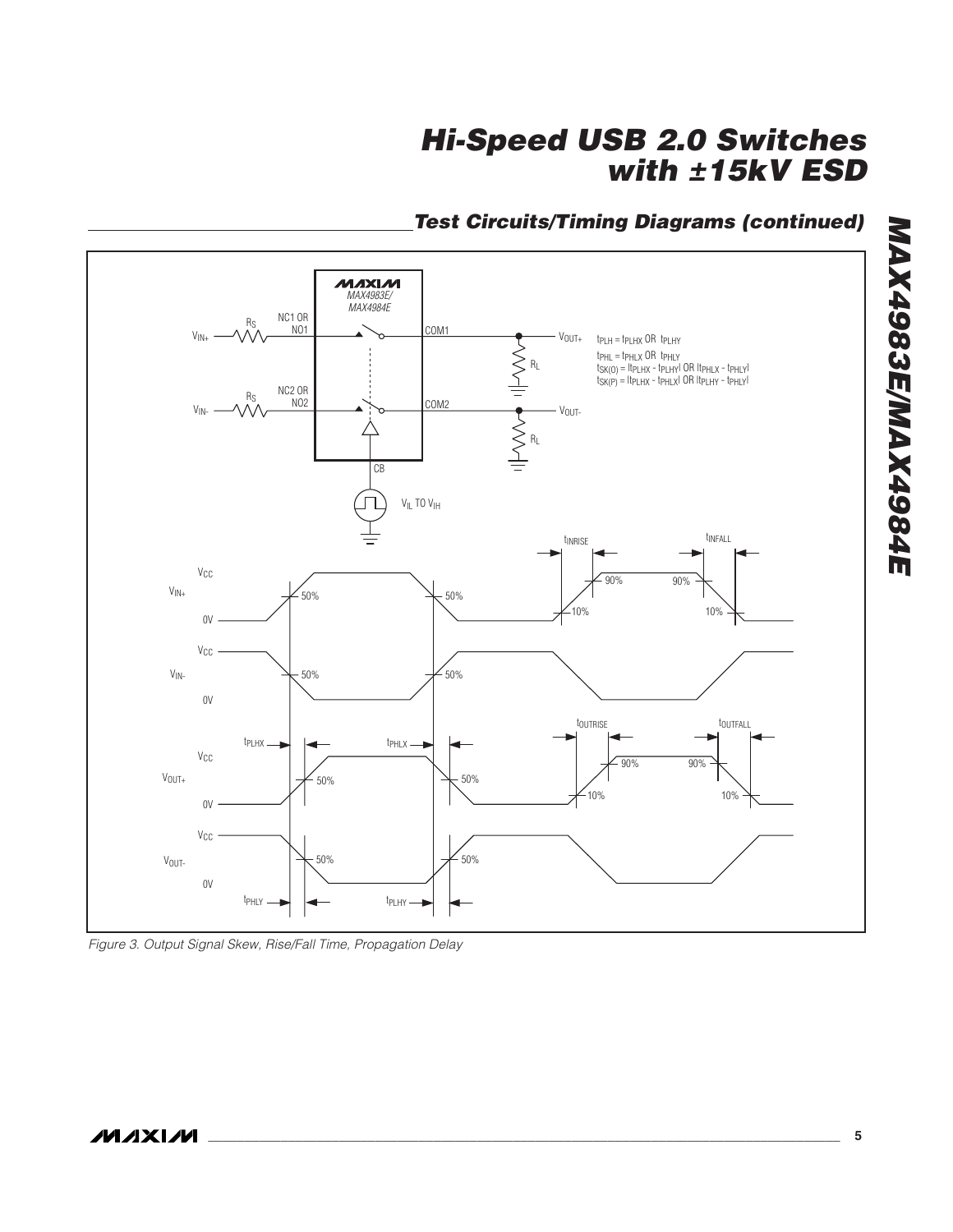**Test Circuits/Timing Diagrams (continued)**



Figure 4. Fault-Protection Response/Recovery Time



Figure 5. Channel Off-/On-Capacitance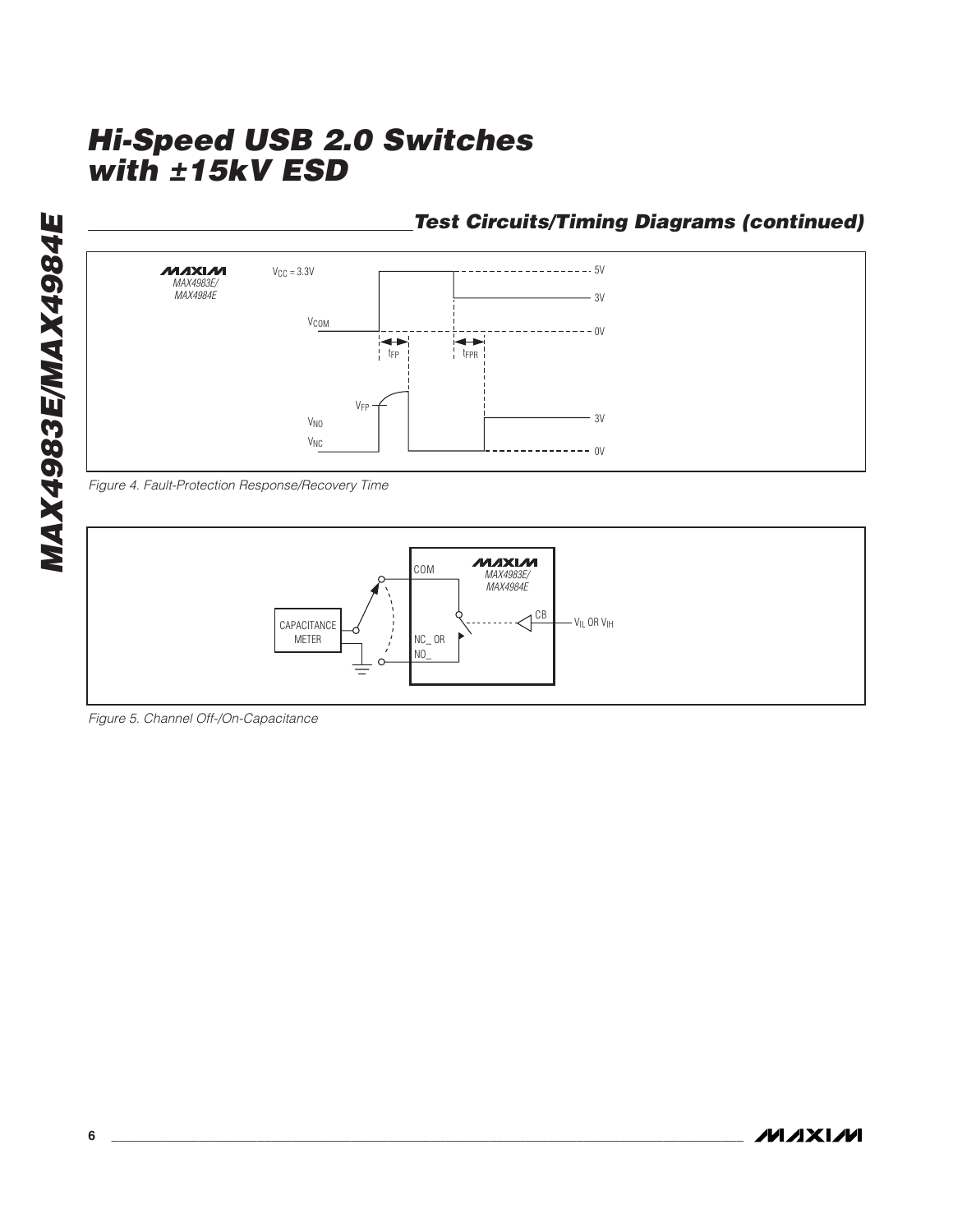## **Typical Operating Characteristics**

( $V_{CC}$  = 3.0V,  $T_A$  = +25°C, unless otherwise noted.)



**MAX4983E/MAX4984E** MAX4983E/MAX4984E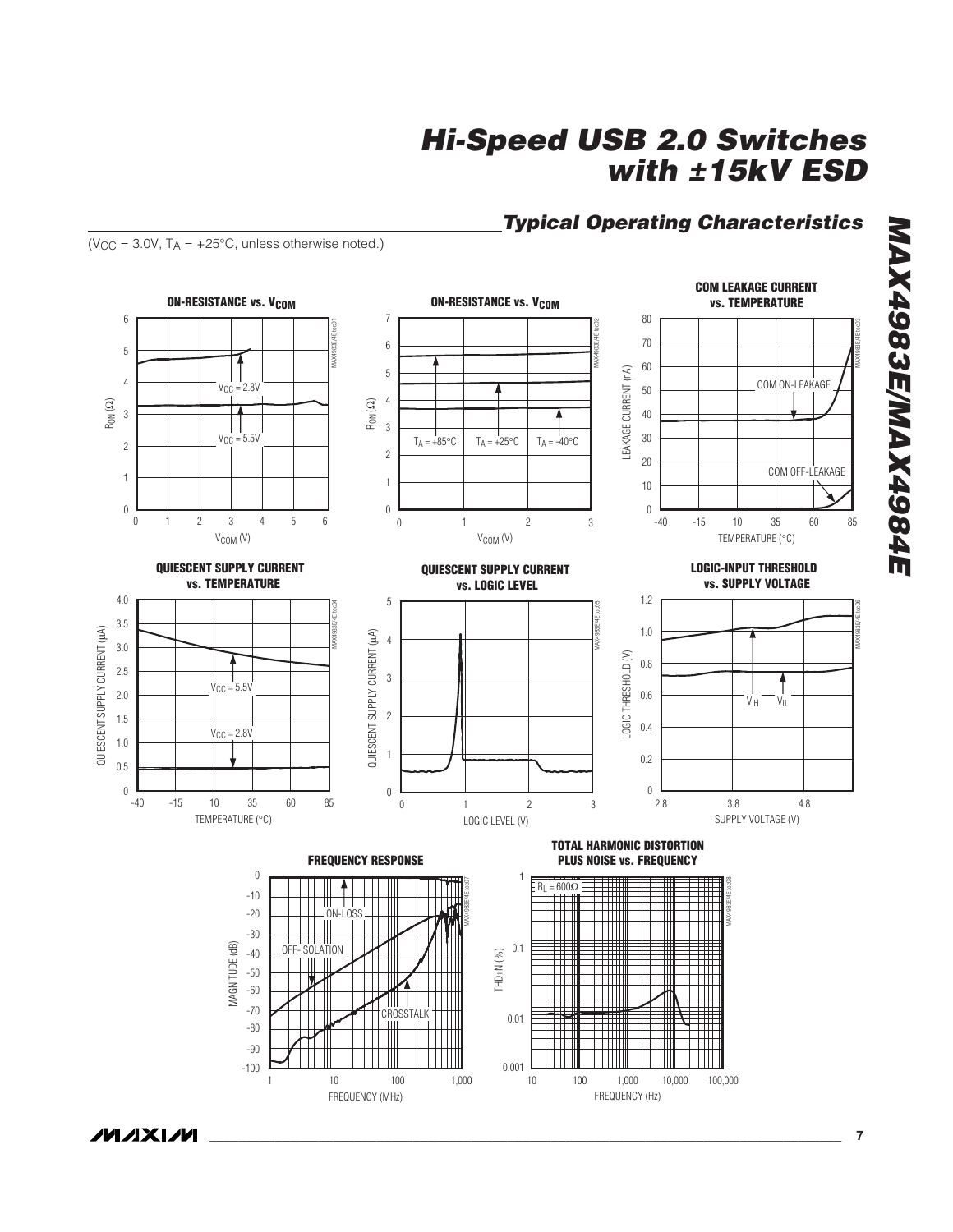**MAX4983E/MAX4984E** MAX4983E/MAX4984E

|                 | <b>PIN</b>      |                       | <b>FUNCTION</b>                                                                                                            |  |  |
|-----------------|-----------------|-----------------------|----------------------------------------------------------------------------------------------------------------------------|--|--|
| <b>MAX4983E</b> | <b>MAX4984E</b> | <b>NAME</b>           |                                                                                                                            |  |  |
|                 |                 | NC <sub>1</sub>       | Normally Closed Terminal for Switch 1                                                                                      |  |  |
| 2               | 2               | NO <sub>1</sub>       | Normally Open Terminal for Switch 1                                                                                        |  |  |
| 3               | 3               | COM <sub>1</sub>      | Common Terminal for Switch 1                                                                                               |  |  |
| 4               | 4               | <b>GND</b>            | Ground                                                                                                                     |  |  |
| 5               | 5               | COM <sub>2</sub>      | Common Terminal for Switch 2                                                                                               |  |  |
| 6               | 6               | NO <sub>2</sub>       | Normally Open Terminal for Switch 2                                                                                        |  |  |
|                 |                 | NC <sub>2</sub>       | Normally Closed Terminal for Switch 2                                                                                      |  |  |
| 8               |                 | EN                    | Active-Low Enable Input. Drive EN high to put switches in high impedance. Drive EN<br>low for normal operation.            |  |  |
|                 | 8               | EN                    | Active-High Enable Input. Drive EN low to put switches in high impedance. Drive EN<br>high for normal operation.           |  |  |
| 9               | 9               | <b>V<sub>CC</sub></b> | Positive Supply Voltage Input. Bypass $V_{CC}$ to GND with a 0.1µF ceramic capacitor as<br>close as possible to the device |  |  |

10 10 CB Digital Control Input. Drive CB low to connect COM\_ to NC\_. Drive CB high to connect

## **Detailed Description**

COM\_ to NO\_.

The MAX4983E/MAX4984E are ±15kV ESD-protected DPDT analog switches. The devices are ideal for USB 2.0 Hi-Speed (480Mbps) switching applications and also meet USB low- and full-speed requirements.

The MAX4983E/MAX4984E are fully specified to operate from a single  $+2.8V$  to  $+5.5V$  supply. The low  $V_{\parallel H}$ threshold of the devices permits them to be used with logic levels as low as 1.4V. The MAX4983E/MAX4984E are based on a charge-pump-assisted n-channel architecture. The devices feature a shutdown mode to reduce the quiescent current to less than 0.1µA (typ).

#### **Digital Control Input**

The MAX4983E/MAX4984E provide a single-bit control logic input, CB. CB controls the position of the switches as shown in the Functional Diagram/Truth Table. Driving CB rail-to-rail minimizes power consumption. With a +2.8V to +5.5V supply voltage range, the device is +1.4V logic compatible.

#### **Analog Signal Levels**

The on-resistance of the MAX4983E/MAX4984E is very low and stable as the analog input signals are swept from ground to V<sub>CC</sub> (see the *Typical Operating Character*istics). These switches are bidirectional, allowing NO\_, NC\_, and COM\_ to be configured as either inputs or outputs. The charge-pump-assisted n-channel architecture allows the switch to pass analog signals that exceed V<sub>CC</sub> up to the overvoltage fault protection threshold. This allows USB signals that exceed  $V_{CC}$  to pass, allowing compliance with USB requirements for voltage levels.

#### **Overvoltage Fault Protection**

**Pin Description**

The MAX4983E/MAX4984E feature overvoltage fault protection on COM\_. Fault protection protects the switch and USB transceiver from damaging voltage levels. When voltages on COM exceed the fault protection threshold, (VFP), COM\_, NC\_ and NO\_ are high impedance.

#### **Enable Input**

The MAX4983E/MAX4984E feature a shutdown mode that reduces the supply current to less than 0.1µA and places COM\_ in high impedance. Drive EN high for the MAX4983E or EN low for the MAX4984E to place the devices in shutdown mode. When EN is driven low or EN is driven high, the devices are in normal operation.

## **Applications Information**

#### **USB Switching**

The MAX4983E/MAX4984E analog switches are fully compliant with the USB 2.0 specification. The low on-resistance and low on-capacitance of these switches make them ideal for high-performance switching applications.

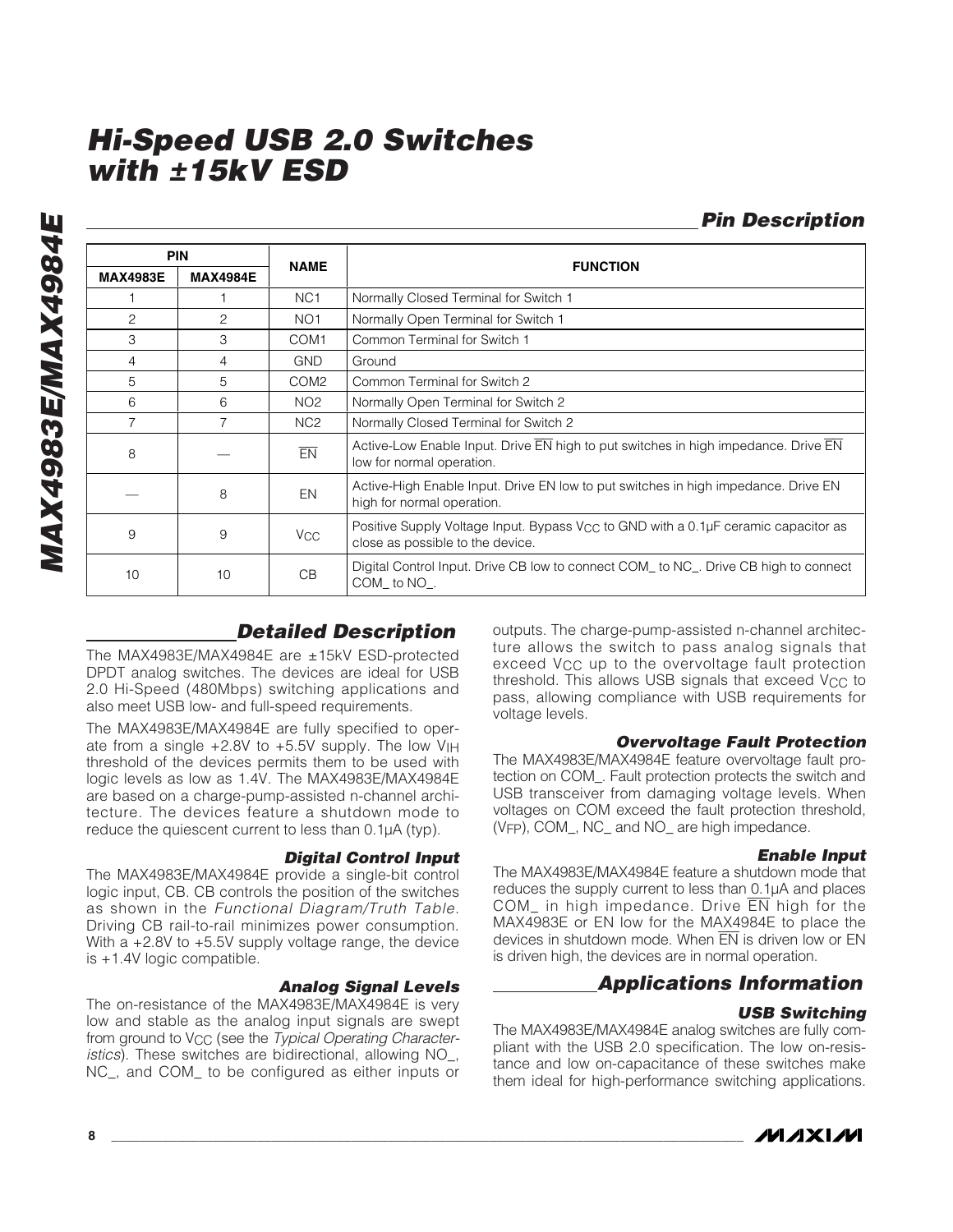The MAX4983E/MAX4984E are ideal for routing USB data lines (see Figure 6) and for applications that require switching between multiple USB hosts (see Figure 7). The MAX4983E/MAX4984E also feature overvoltage fault protection to guard systems against shorts to the USB VBUS voltage that is required for all USB applications.

#### **Extended ESD Protection**

As with all Maxim devices, ESD-protection structures are incorporated on all pins to protect against electrostatic discharges encountered during handling and assembly. COM1 and COM2 are further protected against static electricity. The ESD structures withstand high ESD in normal operation and when the device is powered down. After an ESD event, the MAX4983E/ MAX4984E continue to function without latchup.

The MAX4983E and MAX4984E are characterized for protection to the following limits:

- ±15kV using Human Body Model
- ±8kV using IEC 61000-4-2 Contact Discharge method
- ±15kV using IEC 61000-4-2 Air-Gap Discharge method

#### **ESD Test Conditions**

ESD performance depends on a variety of conditions. Contact Maxim for a reliability report that documents test setup, test methodology, and test results.

#### **Human Body Model**

Figure 8a shows the Human Body Model and Figure 8b shows the current waveform it generates when discharged into a low impedance. This model consists of a 100pF capacitor charged to the ESD voltage of interest, which is then discharged into the test device through a 1.5kΩ resistor.

#### **IEC 61000-4-2**

The main difference between tests done using the Human Body Model and IEC 61000-4-2 is higher peak current in IEC 61000-4-2. Because series resistance is lower in the IEC 61000-4-2 ESD test model (Figure 9a), the ESD-withstand voltage measured to this standard is generally lower than that measured using the Human Body Model. Figure 9b shows the current waveform for the  $\pm 8kV$ IEC 61000-4-2 Level 4 ESD Contact Discharge test.

The Air-Gap Discharge test involves approaching the device with a charged probe. The Contact Discharge method connects the probe to the device before the probe is energized.

#### **Layout**

USB Hi-Speed requires careful PCB layout with 45Ω controlled-impedance matched traces of equal lengths.

## **Functional Diagram/Truth Table**



Ensure that bypass capacitors are as close as possible to the device. Use large ground planes where possible.

#### **Power-Supply Sequencing**

**Caution: Do not exceed the absolute maximum ratings because stresses beyond the listed ratings may cause permanent damage to the device.**

Proper power-supply sequencing is recommended for all devices. Always apply V<sub>CC</sub> before applying analog signals, especially if the analog signal is not current limited.

**Chip Information**

PROCESS: BiCMOS

**MAXM**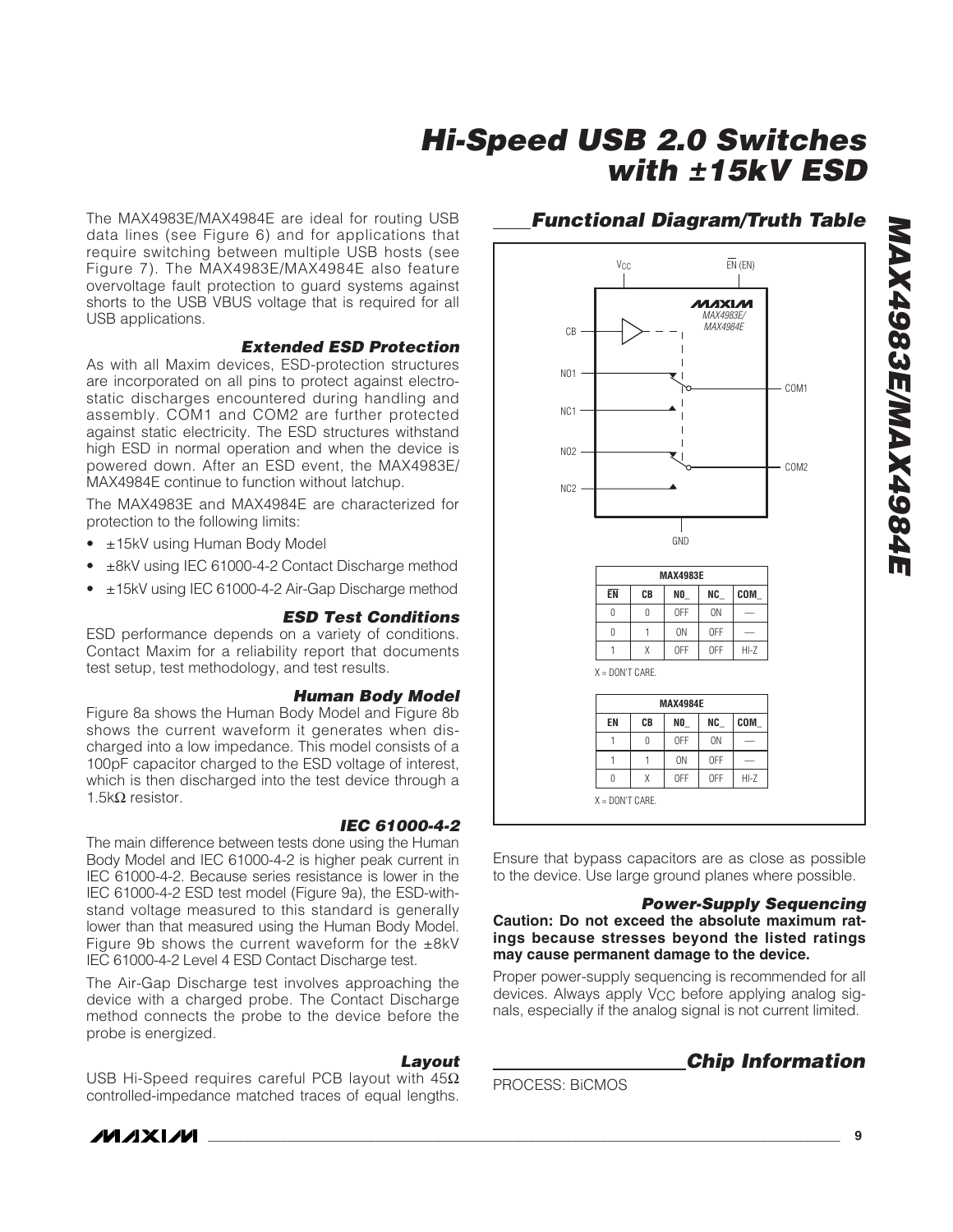MAX4983E/MAX4984E **MAX4983E/MAX4984E**



Figure 6. USB Data Routing/Typical Application Circuit



Figure 8a. Human Body ESD Test Model



Figure 9a. IEC 61000-4-2 ESD Test Model



Figure 7. Switching Between Multiple USB Hosts



Figure 8b. Human Body Current Waveform



Figure 9b. IEC 61000-4-2 ESD Generator Current Waveform

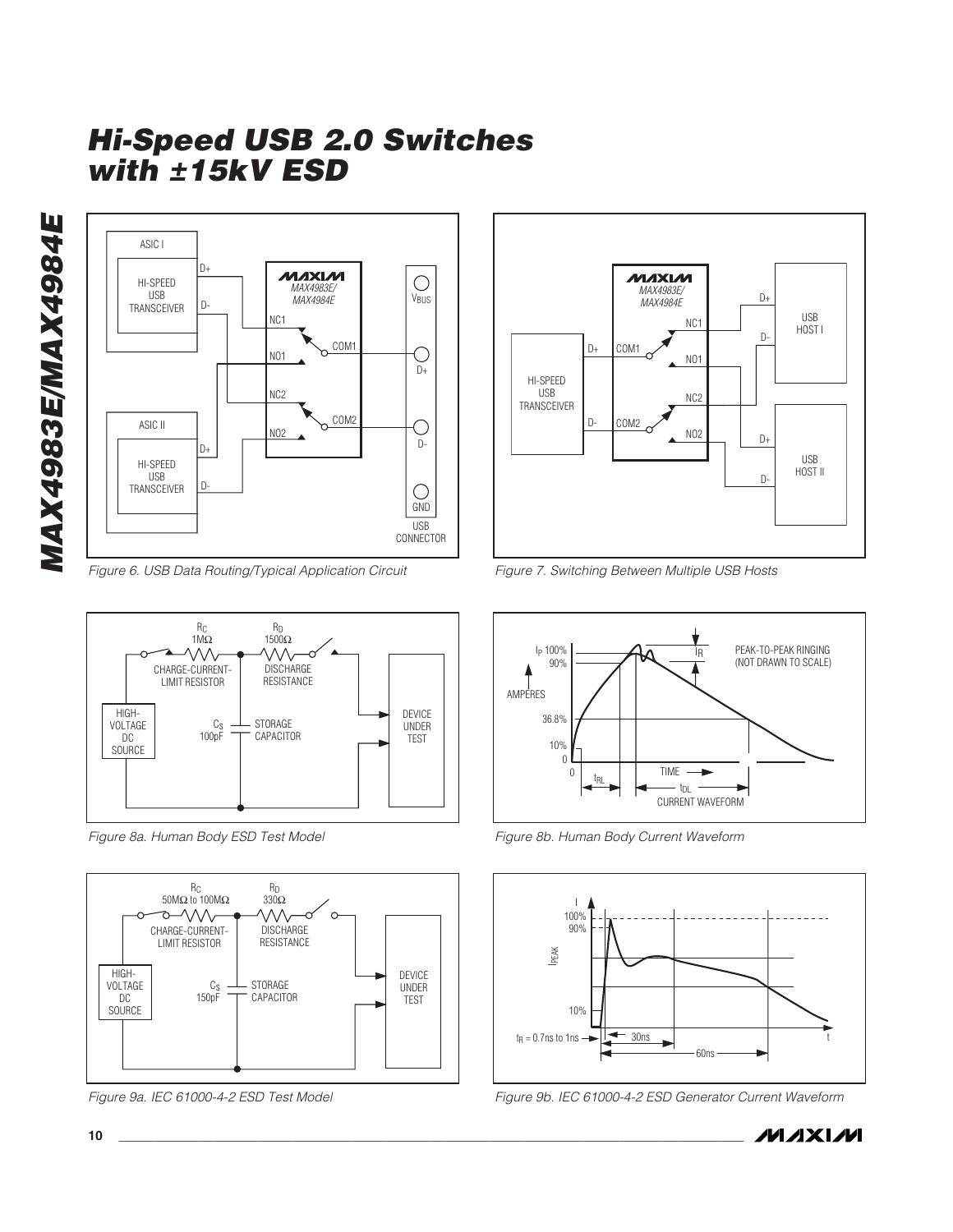## **Package Information**

For the latest package outline information, go to **www.maxim-ic.com/packages**.

| <b>PACKAGE TYPE</b>         | <b>PACKAGE CODE</b> | <b>DOCUMENT NO.</b> |
|-----------------------------|---------------------|---------------------|
| . QFN<br>10 Ultra-1<br>hin. | CN-                 | מכחה.               |